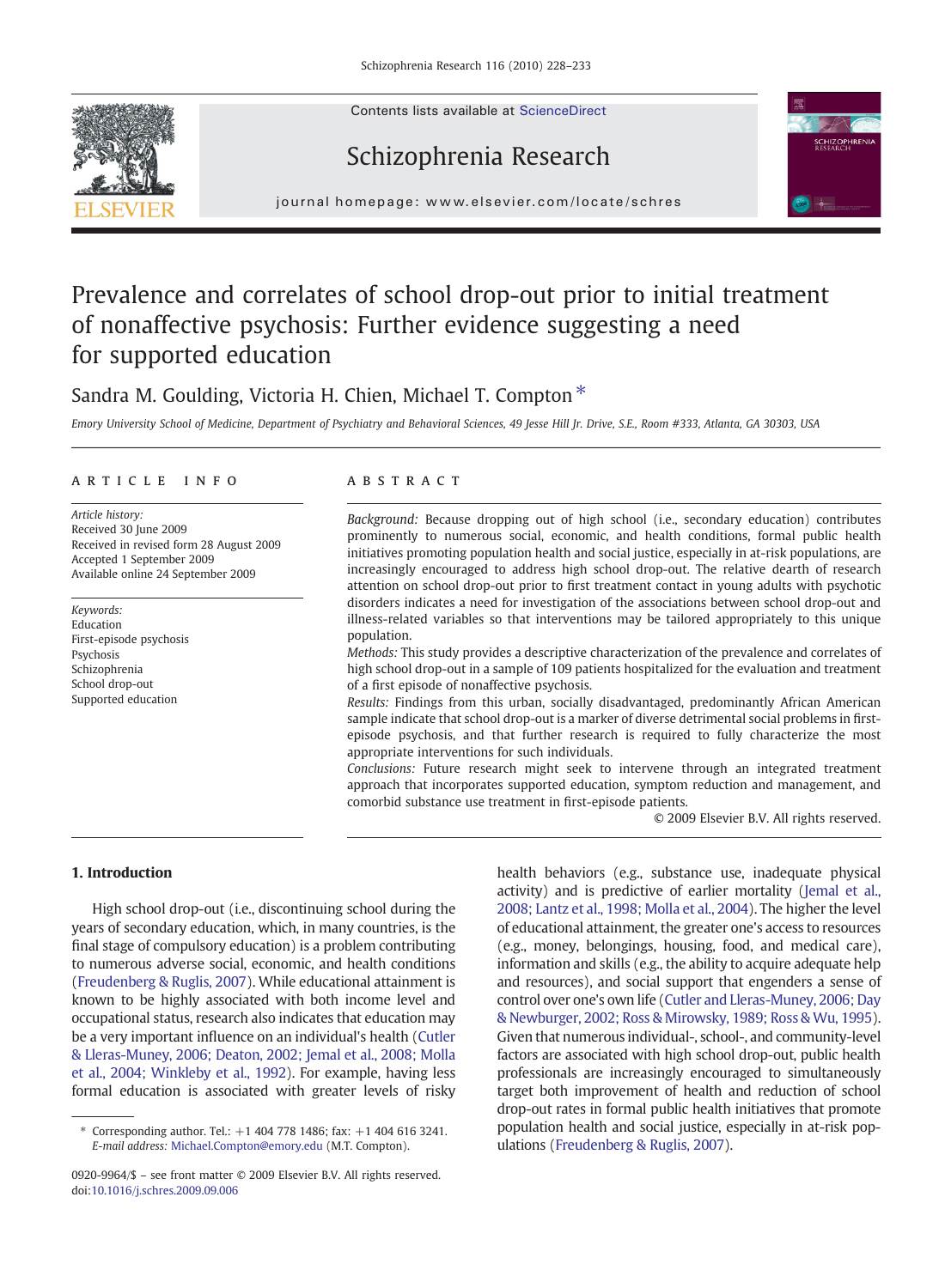High school represents an important context for adolescent psychological and social development. Thus, dropping out of secondary education can substantially interfere with the achievement of critical psychosocial milestones. Individuals with mental illnesses account for a significant percentage of high school drop-outs ([Fine & Zane, 1989; Haynes, 2002\)](#page-4-0). Because psychiatric disability often begins in late adolescence or early adulthood, many affected by serious mental illnesses (e.g., schizophrenia and related psychotic disorders) have difficulty completing high school and entering postsecondary education. This, in turn, can result in inadequate basic knowledge and stunted development of interpersonal skills that are critical for success in a variety of life roles. Much of the psychosocial disability associated with schizophrenia often accumulates before the first treatment contact. Those with schizophrenia who also have dropped out of school have two strikes against them in terms of both social outcomes and physical health outcomes, in addition to mental health outcomes. Surprisingly, little research attention has been given to the issue of school drop-out prior to first treatment in young adults with psychotic disorders. Given the dearth of empirical findings in this area, research is needed on the association between school drop-out and illness-related variables (e.g., age at onset, course, long-term symptomatic and psychosocial functioning) so that psychosocial interventions can be developed to best meet the needs of adolescents and young adults with emerging psychiatric disabilities.

The objective of the present study was to provide a descriptive characterization of the prevalence and correlates of high school drop-out in a sample of patients hospitalized for a first episode of nonaffective psychosis. In particular, this sample included a relatively large group of urban, socially disadvantaged, low-income, predominantly African American patients. The study's aims were to provide a descriptive summary of school drop-out in this sample, and to examine associations between school drop-out and a number of key demographic, social, and clinical variables. In doing so, it is hoped that such descriptions may draw attention to the complex interactions between social disadvantage (as exemplified by school drop-out) and serious mental illnesses, even at the time of initial onset and treatmentseeking. Further, such findings will provide data to support future research on psychosocial interventions addressing high school drop-out in individuals affected by such illnesses.

# 2. Methods

# 2.1. Setting and sample

Participants in this study took part in The ACES Project (Atlanta Cohort on the Early course of Schizophrenia), a study designed to examine predictors of treatment delay and the duration of untreated psychosis in first-episode patients in an urban, low-income, predominantly African American population. All participants were hospitalized for an initial manifestation of a primary, nonaffective psychotic illness either in an inpatient psychiatric unit of a large, university-affiliated, public-sector hospital or an urban county psychiatric crisis center. Patients who were between the ages of 18 and 40 years and able to speak and read English were eligible to participate. Exclusion criteria included: known mental retardation, a Mini-Mental State Examination (MMSE; [Cockrell & Folstein, 1988;](#page-4-0)

[Folstein et al., 1975\)](#page-4-0) score of  $<$ 24, a significant medical condition compromising ability to participate, prior treatment for psychosis for >3 months, previous hospitalization for psychosis >3 months prior to index hospitalization, and inability to provide informed consent.

The 109 first-episode patients had a mean age of  $23.1 \pm$ 4.7 years (range: 18–39), and 83 (76.1%) were male. The majority self-identified as Black/African American (98, 89.9%), and the remainder identified as White/Caucasian (7, 6.4%), Asian American (2, 1.8%), and of African/Ethiopian descent (2, 1.8%). Diagnoses based on the Structured Clinical Interview for DSM-IV Axis I Disorders (SCID-I; [First et al., 1998\)](#page-4-0) were as follows: 62 (56.9%) with schizophrenia (48 with paranoid type, 10 with disorganized type, two with residual type, and two with undifferentiated type); eight (7.3%) with schizoaffective disorder (five with bipolar type and three with depressive type); 22 (20.2%) with schizophreniform disorder; 12 (11.0%) with psychotic disorder not otherwise specified; four (3.7%) with brief psychotic disorder; and one (0.9%) with delusional disorder.

#### 2.2. Procedures and materials

Participants underwent a clinical research assessment during hospitalization, once acute psychosis was stabilized satisfactorily for the informed consent process and research participation. Data were collected from 2004 to 2008. The research was approved by all relevant institutional review boards.

Seven sociodemographic variables of interest in the present study were: gender, age at hospitalization, whether or not the patient had been in any special classes for learning or behavioral problems, who the patient lived with during the month prior to hospitalization, who primarily raised the patient during most of childhood, whether or not the patient has any children, and employment status during the month prior to hospitalization. Participants were classified as having graduated high school or not. Comparative statistics of high school drop-out from the Fulton and DeKalb county school systems of Atlanta, Georgia between the years of 2004 and 2008 were gleaned from census data provided by the U.S. Department of Education ([USDE, 2008\)](#page-5-0).

Seven social and clinical characteristics (variables or categories of variables) were examined in relation to school drop-out. Dichotomized variables indicating history of daily nicotine use, weekly alcohol use, and daily cannabis use were created, as described previously ([Compton et al., in press;](#page-4-0) [Stewart et al., in press](#page-4-0)). The use of other drugs was not examined given the low prevalence of other drug use in this sample of relatively young first-episode patients (e.g., only six participants (5.5%) had a history of cocaine abuse or dependence, and none had a history of opioid abuse or dependence, whereas 63 (57.8%) had a history of cannabis abuse or dependence).

Premorbid functioning was rated using the Premorbid Adjustment Scale (PAS; [Cannon-Spoor et al., 1982](#page-4-0)), a reliable and valid measure that assesses the degree of attainment of specific developmental goals across life stages prior to onset of prodromal or psychotic symptoms in individuals with schizophrenia ([Alvarez et al., 1987; Cannon-Spoor et al., 1982; Krauss](#page-4-0) [et al., 1998](#page-4-0)). Higher scores indicate poorer premorbid functioning. As in a previous study [\(Monte et al., 2008](#page-4-0)), academic and social domain scores for childhood, early adolescence, and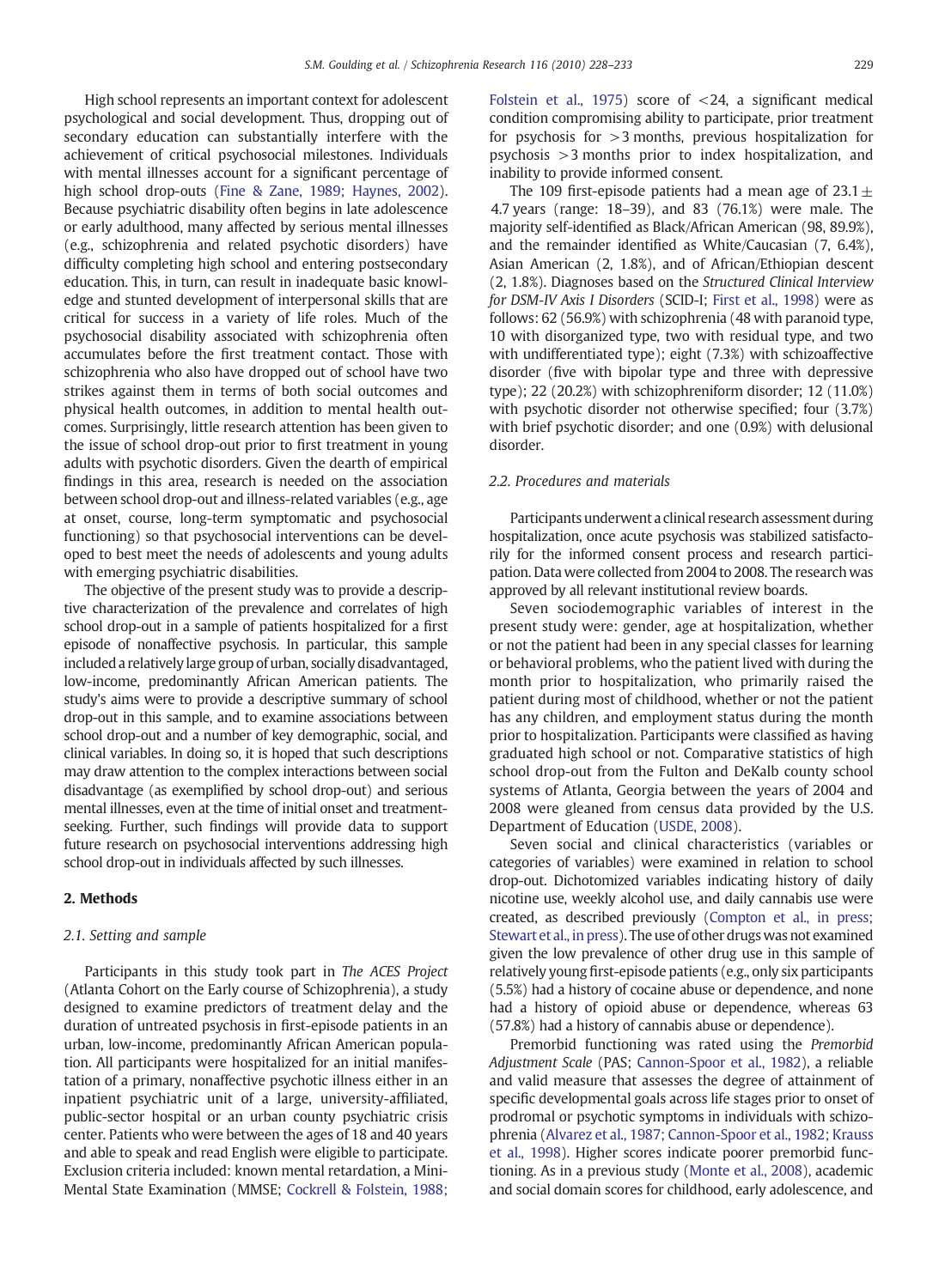late adolescence were analyzed. To prevent inadvertent assessment of prodromal functioning, premorbid functioning was not assessed in any age period that included the year prior to onset of prodromal symptoms.

Recent social adjustment was evaluated with the Social Functioning Scale (SFS; [Birchwood et al., 1990\)](#page-4-0), a reliable and valid 71-item measure assessing abilities and performance in individuals with schizophrenia, with higher scores indicating higher levels of social competence. A summary score indicating the number of Axis IV psychosocial problems, based on definitions from the Diagnostic and Statistical Manual of Mental Disorders, Fourth Edition ([American Psychiatric Association,](#page-4-0) [2000](#page-4-0)), was computed. Finally, symptoms were rated with the Positive and Negative Syndrome Scale (PANSS; [Kay et al., 1987](#page-4-0)), using data obtained from a chart review and an in-depth semistructured clinical research interview.

## 2.3. Data analyses

Basic descriptive statistics were examined for the variables of interest. Associations between high school drop-out and demographic, social, and clinical variables were assessed using chi-square tests of independence, independent samples Student's t-tests, and Mann–Whitney U-tests, as appropriate. All analyses were conducted using the SPSS 15.0 statistical software package.

# 3. Results

Of the 109 participants, 48 (44.0%) had dropped out of high school. The prevalence of school drop-out in this firstepisode cohort was much higher than the reported 12.8– 17.8% of high school drop-out in urban African American youth from Fulton and DeKalb county school systems (the counties where the study was conducted) between the years 2004 and 2008 ([USDE, 2008\)](#page-5-0). Associations between high school drop-out and select demographic variables are shown in Table 1. Of the seven variables examined, those who had

#### Table 1

Associations between high school drop-out and select demographic variables ( $n=109$ ).

| Demographic characteristics                                                    | Dropped out of high<br>school $(n=48)$ | Completed high<br>school $(n=61)$ | Test statistic, df, p                   |
|--------------------------------------------------------------------------------|----------------------------------------|-----------------------------------|-----------------------------------------|
| Gender                                                                         |                                        |                                   |                                         |
| Female                                                                         | 9(34.6%)                               | 17 (65.4%)                        | $\chi^2$ = 1.23, df = 1, p = .27        |
| Male                                                                           | 39 (47.0%)                             | 44 (53.0%)                        |                                         |
| Age at hospitalization, in years                                               | $20.9 \pm 3.3$                         | $24.9 \pm 5.0$                    | $t = 5.03$ , $df = 104.02$ , $p < .001$ |
| Ever in any special classes for learning or behavioral problems                |                                        |                                   |                                         |
| N <sub>o</sub>                                                                 | 33 (41.8%)                             | 46 (58.2%)                        | $\chi^2$ = 0.60, df = 1, p = .44        |
| <b>Yes</b>                                                                     | 15 (50.0%)                             | 15 (50.0%)                        |                                         |
| Who the patient lived with during the month prior to hospitalization           |                                        |                                   |                                         |
| Family                                                                         | 37 (49.3%)                             | 38 (50.7%)                        | $\chi^2$ = 2.74, df = 1, p = .10        |
| Other                                                                          | 11 (32.4%)                             | 23 (67.6%)                        |                                         |
| Who the patient was primarily raised by during most of childhood ( $n = 100$ ) |                                        |                                   |                                         |
| One parent                                                                     | 29 (51.8%)                             | 27 (48.2%)                        | $\chi^2$ = 2.37, df = 1, p = .12        |
| Two parents                                                                    | 16 (36.4%)                             | 28 (63.6%)                        |                                         |
| Whether or not the patient has any children                                    |                                        |                                   |                                         |
| N <sub>o</sub>                                                                 | 35 (42.7%)                             | 47 (57.3%)                        | $\chi^2$ = 0.25, df = 1, p = .62        |
| <b>Yes</b>                                                                     | 13 (48.1%)                             | 14 (51.9%)                        |                                         |
| Employment status during the month prior to hospitalization                    |                                        |                                   |                                         |
| Unemployed                                                                     | 34 (50.7%)                             | 33 (49.3%)                        | $\chi^2$ = 3.18, df = 1, p = .08        |
| Employed                                                                       | 14 (33.3%)                             | 28 (66.7%)                        |                                         |

Degrees of freedom based on a significant Levene's test for equality of variances.

dropped out of high school were significantly younger at the time of hospitalization (20.9 $\pm$ 3.3 years) than those who had graduated from high school (24.9  $\pm$  5.0;  $t = 5.03$ ,  $df = 104.02$ ,  $p < .001$ ).

The two most common diagnoses for both the patients who had dropped out of high school and those who had graduated were schizophrenia, paranoid type (45.8% and 42.6%, respectively) and schizophreniform disorder (18.8% and 21.3%, respectively). Associations between high school drop-out and select social and clinical variables are shown in [Table 2](#page-3-0). High school drop-out was significantly associated with having ever used nicotine on a daily basis ( $\chi^2$  = 18.96,  $df = 1$ ,  $p < .001$ ) and a history of daily cannabis use ( $\chi^2 = 6.92$ ,  $df = 1$ ,  $p = .01$ ). Of the six PAS scores examined, participants who had dropped out of high school had, as expected, a significantly higher late adolescence (ages 16–18) academic mean score  $(4.1 + 1.4)$ , indicating poorer late adolescent academic performance, than those who had completed high school  $(2.3 \pm 1.3; t = 5.42, df = 102, p < .001)$ . High school drop-out also was associated with a lower mean SFS score  $(t=2.55, df=92, p=.01)$ , indicating poorer overall social functioning, as well as a higher number of Axis IV problems  $(U=703.00, p<.001)$ . Further, participants who had dropped out of high school had a significantly higher mean PANSS negative symptom score (23.0 $\pm$ 7.0) than those who had completed high school  $(20.1 \pm 6.3; t=2.29, df=107, p=.02)$ .

# 4. Discussion

Several findings emerged from this descriptive study. First and foremost, the prevalence of school drop-out in this urban, predominantly African American sample was remarkably high relative to that reported in local census data for urban, African American youth during the same years. Further, school drop-out was associated with: history of daily nicotine use, history of daily cannabis use, poorer late adolescence academic functioning, poorer social functioning, a greater number of psychosocial problems, and greater negative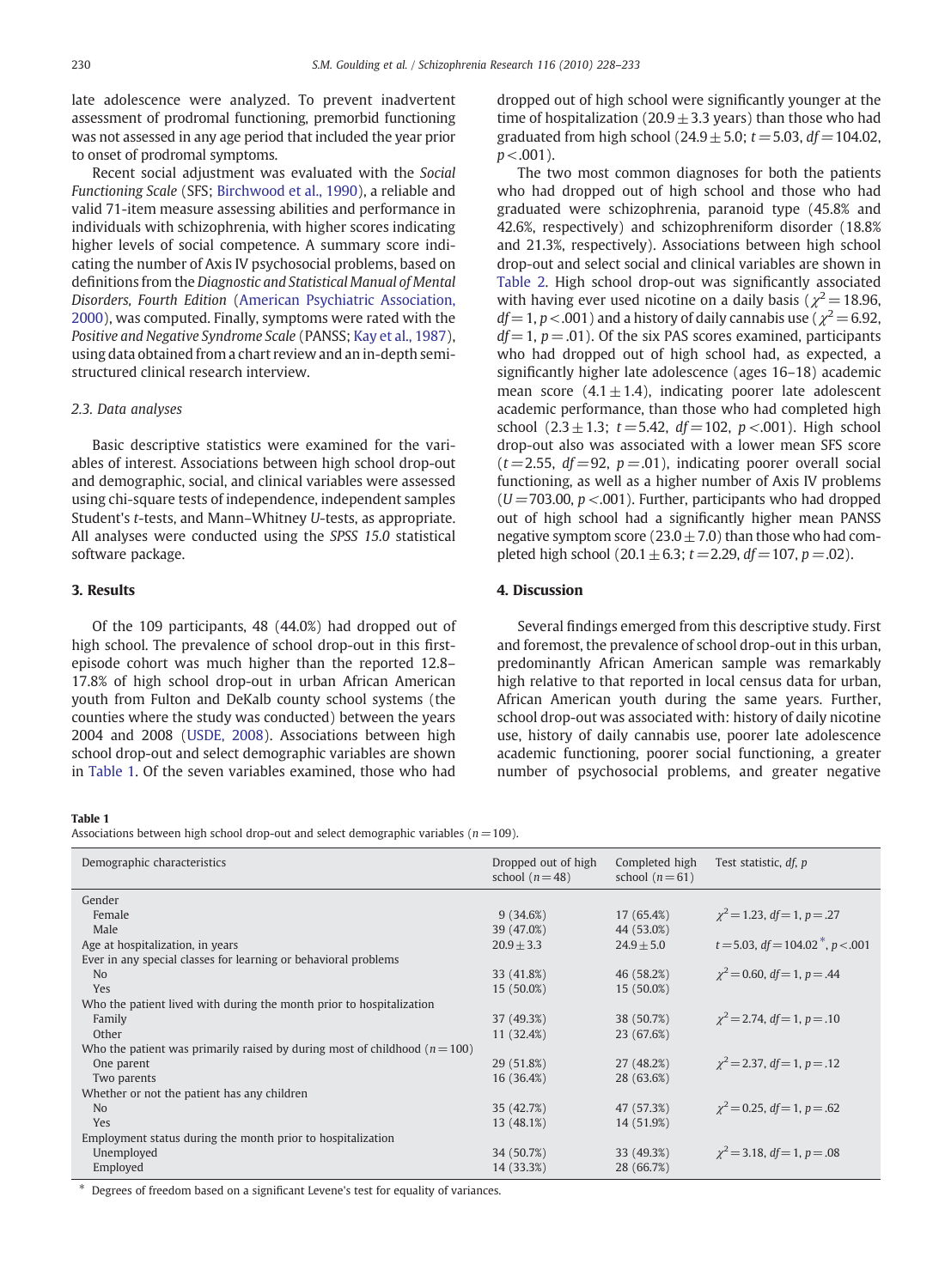### <span id="page-3-0"></span>Table 2

Associations between high school drop-out and select social and clinical variables ( $n=109$ ).

| Social and clinical characteristics                 | Dropped out of high<br>school $(n=48)$ | Completed high<br>school $(n=61)$ | Test statistic, df, p                 |
|-----------------------------------------------------|----------------------------------------|-----------------------------------|---------------------------------------|
| History of daily nicotine use $(n=104)$             |                                        |                                   |                                       |
| N <sub>0</sub>                                      | 12 (23.5%)                             | 39 (76.5%)                        | $\chi^2$ = 18.96, df = 1, p < 001     |
| Yes                                                 | 35 (66.0%)                             | 18 (34.0%)                        |                                       |
| History of weekly alcohol use $(n = 102)$           |                                        |                                   |                                       |
| N <sub>0</sub>                                      | 20 (38.5%)                             | 32 (61.5%)                        | $\chi^2$ = 1.38, df = 1, p = .24      |
| Yes                                                 | 25 (50.0%)                             | 25 (50.0%)                        |                                       |
| History of daily cannabis use $(n = 103)$           |                                        |                                   |                                       |
| N <sub>0</sub>                                      | 18 (33.3%)                             | 36 (66.7%)                        | $\chi^2$ = 6.92, df = 1, p = .01      |
| Yes                                                 | 29 (59.2%)                             | 20 (40.8%)                        |                                       |
| Premorbid Adjustment Scale (PAS) scores             |                                        |                                   |                                       |
| Childhood academic                                  | $1.7 + .0.9$                           | $1.5 + 0.9$                       | $t = 1.07$ , $df = 102$ , $p = .29$   |
| Childhood social                                    | $1.3 + 1.1$                            | $1.2 + 1.2$                       | $t = 0.71$ , $df = 102$ , $p = .48$   |
| Early adolescence academic                          | $2.1 \pm 0.9$                          | $1.8 \pm 0.8$                     | $t = 1.81$ , $df = 102$ , $p = .07$   |
| Early adolescence social                            | $1.5 \pm 1.1$                          | $1.5 \pm 1.1$                     | $t = -0.30$ , $df = 102$ , $p = .76$  |
| Late adolescence academic                           | $4.1 \pm 1.4$                          | $2.3 \pm 1.3$                     | $t = 5.42$ , $df = 102$ , $p < .001$  |
| Late adolescence social                             | $1.7 + 1.2$                            | $1.4 + 0.9$                       | $t = 1.09$ , $df = 46.65$ , $p = .28$ |
| Social Functioning Scale (SFS) scores               | $115.4 \pm 24.3$                       | $129.2 \pm 27.3$                  | $t = -2.55$ , $df = 92$ , $p = .01$   |
| Number of Axis IV problems                          | $5.14 \pm 1.71$                        | $3.71 \pm 1.72$                   | $U = 703.00, p < 0.001$               |
| Positive and Negative Syndrome Scale (PANSS) scores |                                        |                                   |                                       |
| Positive symptoms                                   | $24.1 \pm 4.7$                         | $24.3 \pm 5.2$                    | $t = -0.18$ , $df = 107$ , $p = .86$  |
| Negative symptoms                                   | $23.0 \pm 7.0$                         | $20.1 \pm 6.3$                    | $t = 2.29$ , $df = 107$ , $p = 0.02$  |
| General psychopathology symptoms                    | $43.6 \pm 8.9$                         | $41.4 \pm 8.9$                    | $t = 0.18$ , $df = 107$ , $p = 0.22$  |

⁎ Degrees of freedom based on a significant Levene's test for equality of variances.

symptoms. Those who had dropped out were also significantly younger at hospitalization than those who had remained in school. Thus, school drop-out among patients with first-episode nonaffective psychosis is a marker of numerous disadvantageous social problems, indicating a potential point of intervention to enhance long-term psychosocial functioning. Supported education is one such intervention that researchers have begun to successfully tailor and apply to samples of individuals with schizophrenia-spectrum disorders [\(Egnew, 1993, 1997; Nuechterlein et al., 2008; Unger,](#page-4-0) [1998](#page-4-0)). Supported education is a particularly appealing psychosocial treatment modality in first-episode psychosis given that it is especially developmentally appropriate to this phase of life and this early stage of the illness.

With improved pharmacological treatments and empirically driven psychiatric rehabilitation techniques focused on symptom reduction and management, and an increased emphasis on empowering mental health consumers to choose their own goals and acquire the tools necessary to achieve those goals, adults with psychiatric disabilities are more likely to lead productive and meaningful lives in their local communities ([Mowbray, 2000](#page-4-0)). Several reports have suggested that supported education programs promote positive outcomes such as graduation (e.g., high school diploma/ general equivalency diploma), development of valued interpersonal and work-related skills (e.g., task-specific and social interactions), employment, and positive self-esteem [\(Cook &](#page-4-0) [Solomon, 1993; Hoffman & Mastrianni, 1993; Unger et al.,](#page-4-0) [1991](#page-4-0)). While there remains a relative dearth of empirical investigation of supported education in first-episode samples, one such program [\(Nuechterlein et al., 2008](#page-4-0)) has successfully adapted supported education used with chronic patients [\(Egnew, 1993, 1997; Unger, 1998\)](#page-4-0) to fit the needs of firstepisode patients. Findings from the current study point to the need for further investigation of supported education as a treatment modality to be implemented alongside other psychosocial interventions in first-episode samples. Such an approach would not only assist in the betterment of the patient and perhaps the family unit, but also in the overall improvement of social outcomes in the local, state, and national communities that support these individuals.

Given that previous research on supported education did not include first-episode patients with comorbid substance abuse, further research should clarify how this psychosocial intervention would be applied to such individuals ([Nuech](#page-4-0)[terlein et al., 2008\)](#page-4-0), given the high rates of substance use comorbidity in first-episode samples (especially nicotine, alcohol, and cannabis use). Prior research in this same sample revealed that nicotine and cannabis use were commonly initiated and progressed well before the onset of psychotic symptoms ([Stewart et al., in press](#page-4-0)). Substance use is likely to intensify certain symptoms and interfere with adherence to pharmacological and psychosocial treatment modalities. Because high school drop-out is associated with nicotine and cannabis use, integrated treatments involving supported education, symptom reduction and management, health behavior improvement, and comorbid substance use treatment are clearly needed in this at-risk population.

Caution should be taken in generalizing the present findings to dissimilar populations given the sociodemographic and clinical characteristics specific to this unique sample. Nonetheless, it seems imperative to study such issues among urban, low-income, socially disadvantaged, predominantly African American first-episode patients, given the paucity of prior studies from the United States and the traditional under-involvement of such populations in psychiatric research. The cross-sectional nature of the data does not allow for causality to be inferred from the results of this descriptive report. Yet,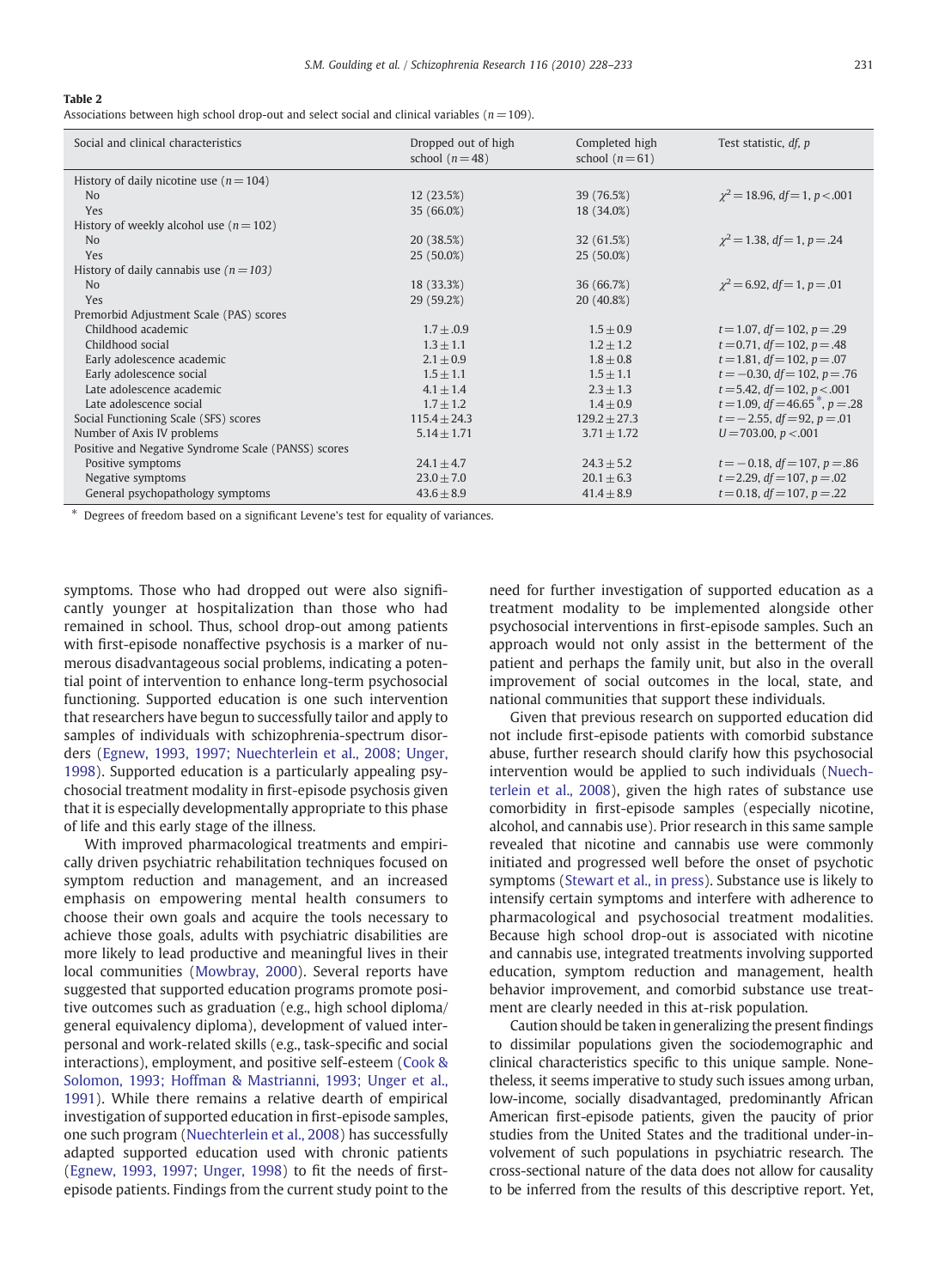<span id="page-4-0"></span>given the scarcity of research on school drop-out in such an understudied population, cross-sectional studies represent an important initial descriptive approach to understanding the complexity of an important public health problem in atrisk populations. Finally, measurement of school drop-out was limited in its scope within this project. A more detailed approach in establishing a timeline to measure school dropout in relation to the onset of premorbid functional decline, prodromal symptomatology, and emerging psychotic experiences would benefit future research involving firstepisode samples.

Despite the aforementioned limitations, the present findings suggest two separate but interrelated policy questions. First, does the high prevalence of high school drop-out in young people with mental health conditions require tailoring of services for this population? As discussed previously, supported education seems to be a compelling psychosocial treatment modality requiring further implementation and research, especially for young people with first-episode psychosis who have encountered school difficulties or have dropped out. Second, can high school personnel improve in their identification of young people with mental illnesses and work more closely with mental health professionals in providing early intervention services that ultimately increase school completion rates? That is, the latter approach may be more proactive, assisting students with emerging mental illnesses to stay in school, rather than only repairing the collateral damage of drop-out. Future research on preventing and addressing school drop-out should examine multimodal education-based interventions that are relevant to first-episode patients. Research incorporating supported education along with traditional pharmacological and psychosocial modalities, while also paying close attention to comorbid substance use, would help to further characterize the most appropriate treatment approach for first-episode patients.

#### Role of the funding source

This research was supported by National Institute of Mental Health grant K23 MH067589 to the last author. The funding source had no further role in study design, preparation (writing and analysis) of the manuscript, or the decision to submit the manuscript for publication.

#### Contributors

Michael Compton designed and managed the study and oversaw the writing of the report. Sandra Goulding wrote the majority of the report. All authors contributed to and have approved the final manuscript.

#### Conflict of interest

The authors know of no conflicts of interest pertaining to this manuscript.

#### Acknowledgements

This research was supported by National Institute of Mental Health grant K23 MH067589 to the last author.

### References

- Alvarez, E., Garcia-Ribera, C., Torrens, M., Udina, C., Guillamat, R., Casas, M., 1987. Premorbid Adjustment Scale as a prognostic predictor for schizophrenia. Br. J. Psychiatry 150, 411.
- American Psychiatric Association, 2000. Handbook of Psychiatric Measures. American Psychiatric Association, Washington, DC.
- Birchwood, M., Smith, J., Cochrane, R., Wetton, S., Copestake, S., 1990. The Social Functioning Scale: the development and validation of a new scale

of social adjustment for use in family intervention programmes with schizophrenic patients. Br. J. Psychiatry 157, 853–859.

- Cannon-Spoor, H.E., Potkin, S.G., Wyatt, R.J., 1982. Measurement of premorbid adjustment in chronic schizophrenia. Schizophr. Bull. 8, 470–484.
- Cockrell, J.R., Folstein, M.F., 1988. Mini-Mental State Examination (MMSE). Psychopharmacol. Bull. 24, 689–692.
- Compton, M.T., Kelley, M.E., Ramsay, C.E., Pringle, M., Goulding, S.M., Esterberg, M.L., Stewart, T., Walker, E.F., in press. Association of preonset cannabis, alcohol, and tobacco use with age at onset of prodrome and age at onset of psychosis in first-episode patients. Am. J. Psychiatry.
- Cook, J.A., Solomon, M.L., 1993. The Community Scholar Program: an outcome study of supported education for students with severe mental illness. Psychosoc. Rehab. J. 17, 83–97.
- Cutler, D.M., Lleras-Muney, A., 2006. Education and Health: Evaluating Theories and Evidence. NBER Working Paper No. W12352. National Bureau of Economic Research, Cambridge, MA. [http://papers.ssrn.com/](mailto:Michael.Compton@emory.edu) sol $3$ /papers.cfm?abstract\_id = 913315.
- Day, J., Newburger, E., 2002. The Big Payoff: Educational Attainment and Synthetic Estimates of Work-life Earnings. Current Population Reports. U.S. Census Bureau, Washington, DC.
- Deaton, A., 2002. Policy implications of the gradient of health and wealth. Health. Aff. 21, 13–30.
- Egnew, R., 1993. Supported education and employment: an integrated approach. Psychosoc. Rehab. J. 17, 121–127.
- Egnew, R., 1997. Integrating supported education and supported employment. J. Calif. Alliance Ment. Ill. 8, 33–35.
- Fine, M., Zane, N., 1989. Bein' wrapped too tight: when low-income women drop out of high school. In: Weis, L., Farrar, E., Petrie, H. (Eds.), Drop-outs from School: Issues, Dilemmas, and Solutions. State University of New York Press, Albany, NY, pp. 25–53.
- First, M.B., Spitzer, R.L., Gibbon, M., Williams, J.B.W., 1998. Structured Clinical Interview for DSM-IV Axis I Disorders. New York State Psychiatric Institute, Biometrics Research Department, New York.
- Folstein, M.F., Folstein, S.E., McHugh, P.R., 1975. "Mini-mental state": a practical method for grading the cognitive state of patients for the clinician. J. Psychiatric. Res. 12, 189–198.
- Freudenberg, N., Ruglis, J., 2007. Reframing school drop-out as a public health issue. Prev. Chronic. Dis. 4, 1–11.
- Haynes, N.M., 2002. Addressing students' social and emotional needs: the role of mental health teams in schools. J. Health. Soc. Policy. 16, 109–123.
- Hoffman, F.L., Mastrianni, X., 1993. The role of supported education in the inpatient treatment of young adults: a two-site comparison. Psychosoc. Rehab. J. 17, 109–119.
- Jemal, A., Thun, M., Ward, E., Henley, S.J., Cokkinides, V.E., Murray, T.E., 2008. Mortality from leading causes by education and race in the United States, 2001. Am. J. Prev. Med. 34, 1–8.
- Kay, S.R., Fizbein, A., Opler, L.A., 1987. The Positive and Negative Syndrome Scale (PANSS) for schizophrenia. Schizophr. Bull. 13, 261–276.
- Krauss, H., Warwinski, K., Held, T., Rietchel, M., Freyberger, H.J., 1998. Reliability and validity of the Premorbid Adjustment Scale (PAS) in a German sample of schizophrenic and schizoaffective patients. Eur. Arch. Psychiatry. Clin. Neurosci. 248, 277–281.
- Lantz, P.M., House, J.S., Lepkowski, J.M., Williams, D.R., Mero, R.P., Chen, J., 1998. Socioeconomic factors, health behaviors, and mortality: results from a nationally representative study of US adults. JAMA 279, 1703–1708.
- Molla, M., Madans, J., Wagener, D., 2004. Differentials in adult mortality and activity limitation by years of education in the United States at the end of the 1990s. Popul. Dev. Rev. 30, 625–646.
- Monte, R.C., Goulding, S.M., Compton, M.T., 2008. Premorbid functioning of patients with first-episode nonaffective psychosis: a comparison of deterioration in academic and social performance, and clinical correlates of Premorbid Adjustment Scale scores. Schizophr. Res. 104, 206–213.
- Mowbray, C.T., 2000. The Michigan Supported Education Program. Psychiatr. Serv. 51, 1355–1357.
- Nuechterlein, K.H., Subotnik, K.L., Turner, L.R., Ventura, J., 2008. Individual placement and support for individuals with recent-onset schizophrenia: integrating supported education and supported employment. Psychiatr. Rehab. J. 31, 340–349.
- Ross, C.E., Mirowsky, J., 1989. Explaining the social patterns of depression: control and problem solving — or support and talking? J. Health. Soc. Behav. 30, 209–219.
- Ross, C.E., Wu, C., 1995. The links between education and health. Am. Sociol. Rev. 60, 719–745.
- Stewart, T., Goulding, S.M., Pringle, M., Esterberg, M.L., Compton, M.T., in press. A descriptive study of nicotine, alcohol, and cannabis use in urban, socially disadvantaged, predominantly African American patients with firstepisode nonaffective psychosis. Clin. Schizophr. Related Psychoses.
- Unger, K.V., 1998. Handbook on Supported Education: Providing Services for Students with Psychiatric Disabilities. Paul H. Brooks Publishing Co., Baltimore, MD.